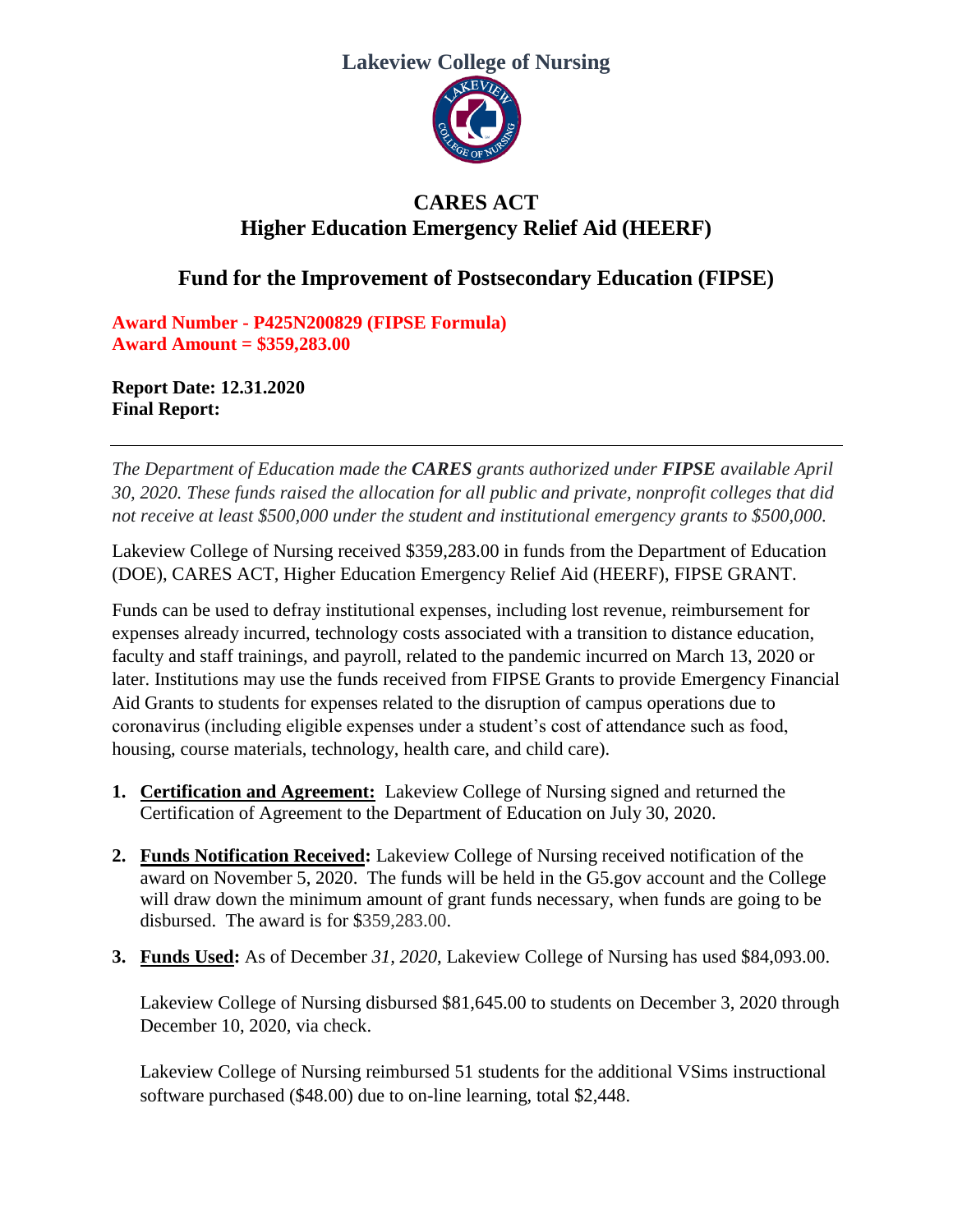The breakdown is as follows:

|                                   | Ending 12.31.20 |
|-----------------------------------|-----------------|
| Financial Aid Grants to Students* | \$81,645.00     |
| <b>Additional Software</b>        | \$2,448.00      |
| Total spent                       | \$84,093.00     |

## **\*\$81,645.00 = Financial Aid Grants to Students**

**Number of Students Eligible**: Lakeview College of Nursing had 154 eligible students out for the fall 2020 semester. (Eligibility = to participate in programs under Section 484 in Title IV of the Higher Education Act of 1965 and thus eligible to receive Emergency Financial Aid Grants to students under Section 18004(a)(3) of the CARES Act.)

**Method of Distribution:** Lakeview College of Nursing used the following method(s) to determine which students received Emergency Financial Aid Grants and how much they would receive under Section (a)(3) of the CARES Act.

**Each eligible student received \$35.00 per enrolled credit hour after on-line credit hours were reduced. (This is criteria calculation not reimbursement of tuition and fees).**

| <b>CREDIT HOURS</b> | <b>Amount</b> |
|---------------------|---------------|
| 15                  | 525           |
| 14                  | 490           |
| 13                  | 455           |
| 12                  | 420           |
| 11                  | 385           |
| 10                  | 350           |
| 9                   | 315           |
| 8                   | 280           |
| 7                   | 245           |
| 6                   | 210           |
| 5                   | 175           |
| 4                   | 140           |
| 3                   | 105           |
| $\overline{2}$      | 70            |

 **In addition, each eligible student received an amount based on EFC.\***

| <b>EFC</b>    | <b>Amount</b> |
|---------------|---------------|
|               | 175           |
| 1-10,000      | 125           |
| 10,001-20,000 | 75            |
| 20,001-30,000 | 25            |
| 30,001-40,000 |               |
| 40,001-50,000 |               |
| 50,001-60,000 | 0             |
| 60,001-70,000 |               |
| 70,001-80,000 |               |
| 80,001-90,000 |               |

\*if less than 6 credit hours 0.